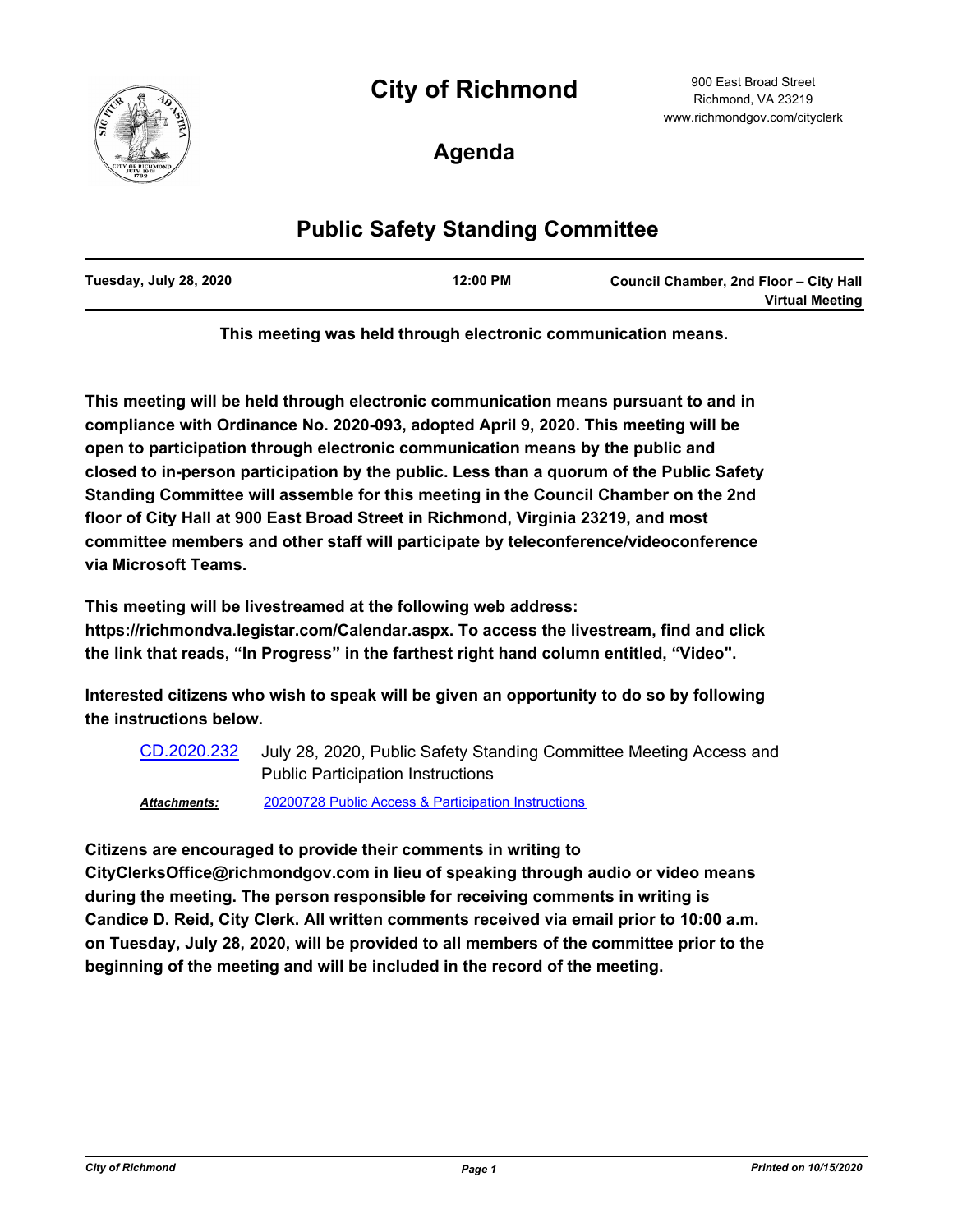#### **Call to Order**

#### **Electronic Meeting Announcement**

**Roll Call**

**Citizen Speaker Guidelines**

#### **Public Comment Period**

#### **Approval of Minutes**

| CD.2020.269         | February 25, 2020, Public Safety Standing Committee Meeting Minutes |
|---------------------|---------------------------------------------------------------------|
| <b>Attachments:</b> | 20200225 Public Safety Minutes                                      |

#### **Board Vacancies**

| CD.2020.265  | Quarterly Board Vacancy Report - Public Safety Standing Committee |
|--------------|-------------------------------------------------------------------|
| Attachments: | <b>Public Safety Board Vacancies</b>                              |

#### **Presentation(s)**

None

#### **Papers for Consideration**

To request that the Chief Administrative Officer cause the Department of Police to revise its policies to ban the use of certain non-lethal weapons to control unlawful assemblies. RES. [2020-R048](http://richmondva.legistar.com/gateway.aspx?m=l&id=/matter.aspx?key=27998) **1.** *Patrons:* Ms. Lynch and Mr. Jones *Attachments:* [Res. No. 2020-R048 - Stricken 20201012](http://richmondva.legistar.com/gateway.aspx?M=F&ID=2340d381-ab95-4cb5-9bce-785f2f6c6478.pdf) *Legislative History*  7/1/20 City Council Connect City Council controduced and referred to the Public Safety

Standing Committee